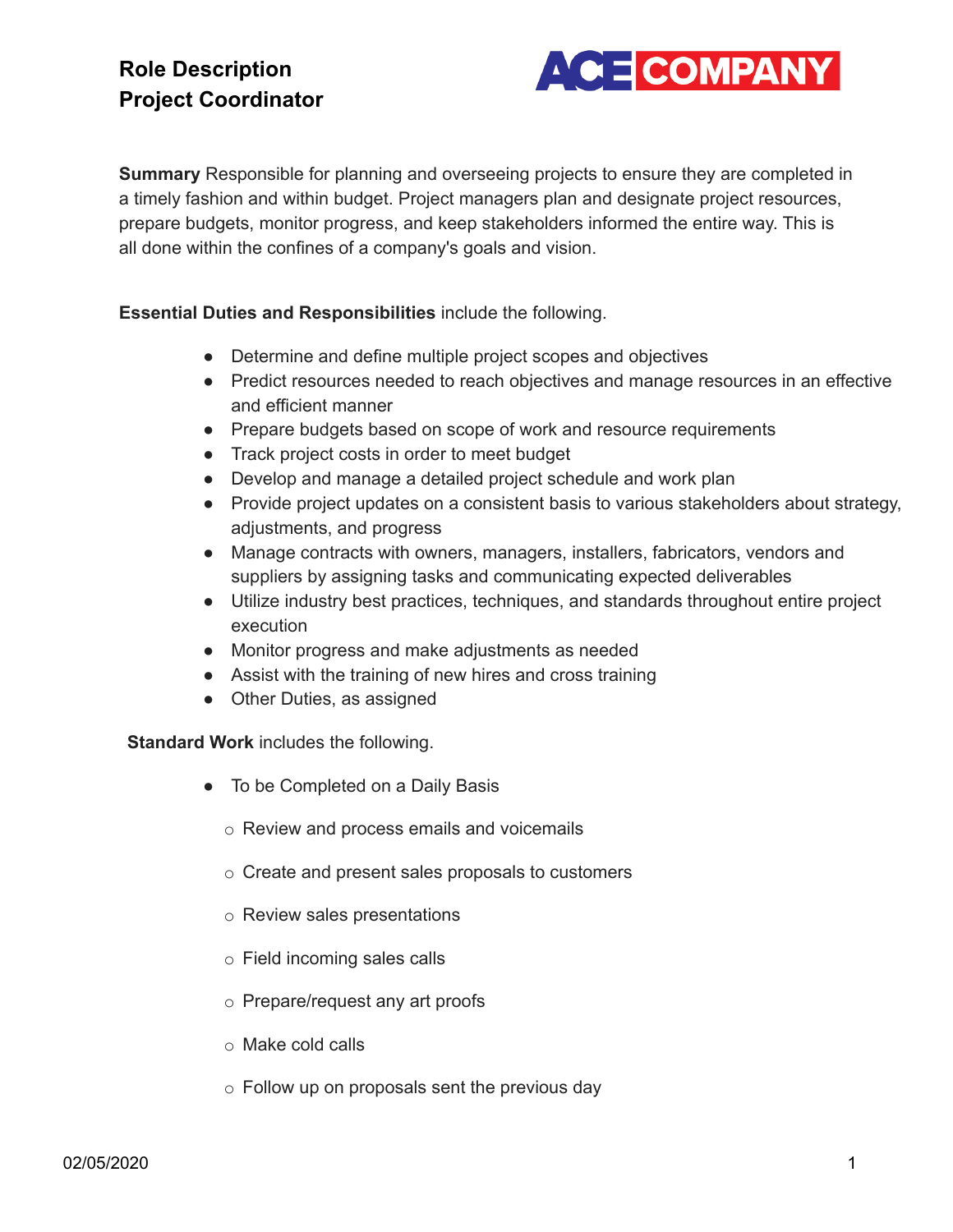

- o Enter contacts into operating software (Zoho)
- To be Completed on a Weekly Basis
	- o Follow up on proposals sent previous week
	- o Apply late fees to invoices over 30 days
	- o Review previous week's Weekly Sales Plan
	- o Review ongoing projects with project coordinators and senior project manager
- To be Completed on a Monthly Basis
	- o Follow up on proposals sent previous month
	- o Review previous month's sales with senior project manager
- To be Completed on a Quarterly Basis
	- o Follow up on proposals sent previous quarter
	- o Review previous quarter sales and sales goals
- Yearly Tasks
	- o Review annual sales projections with project managers and project coordinators
- As Needed
	- o Follow up on any active proposals not closed
	- o Attend pertinent trade shows
	- o Coordinate jobs with project coordinators and other project managers and be available for any questions or concerns

#### **Leadership Responsibilities**

Provide guidance and coaching in accordance with the organization's policies and applicable local, state and federal law. Responsibilities include assisting sales, shop, project personnel and installers by training employees, planning, assigning, and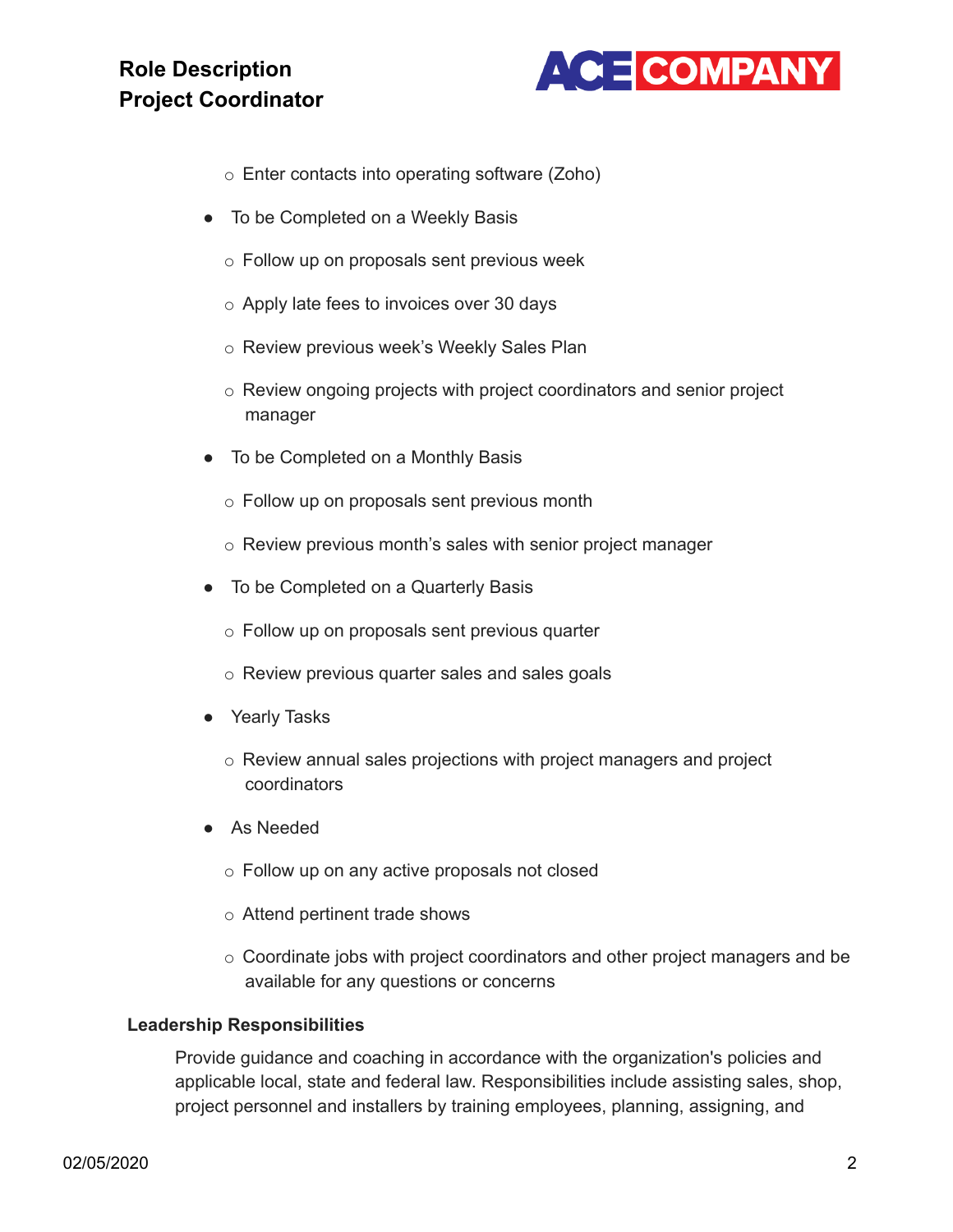

directing work, appraising performance, recognizing employees, addressing complaints and resolving problems.

#### **Qualifications**

To perform this job successfully, an individual must be able to perform each essential duty satisfactorily. The requirements listed below are representative of the knowledge, skill, and/or ability required.

- Must demonstrate excellent computer skills and ability to utilize Ace software programs
- Must be self-motivated, trustworthy, and capable of completing all work assignments with minimal supervision
- Must be able to motivate, train, and teach employees their job to Ace Company standards
- Must be willing to work with line supervisors, installers, managers, project management and sales personnel to make operational decisions, help with sales and manage associated project matters in a timely and professional manner
- Must have knowledge of all job scopes or signs by type or have the ability to learn them
- Must be confident in coaching and counseling employees about qualification issues
- Proficiency in the jobs on the line
- Strong record of safety
- Attendance will be examined, good attendance is essential
- Good Communication Skills
- Track record of positive Work Performance

### **Education and/or Experience**

Experience in multi-location and multi-brand project management is preferred.

### **Language Skills**

Ability to read and interpret documents such as safety rules, operating plans, and procedural manuals. Ability to write reports and the ability to speak effectively before groups of customers or employees of organization.